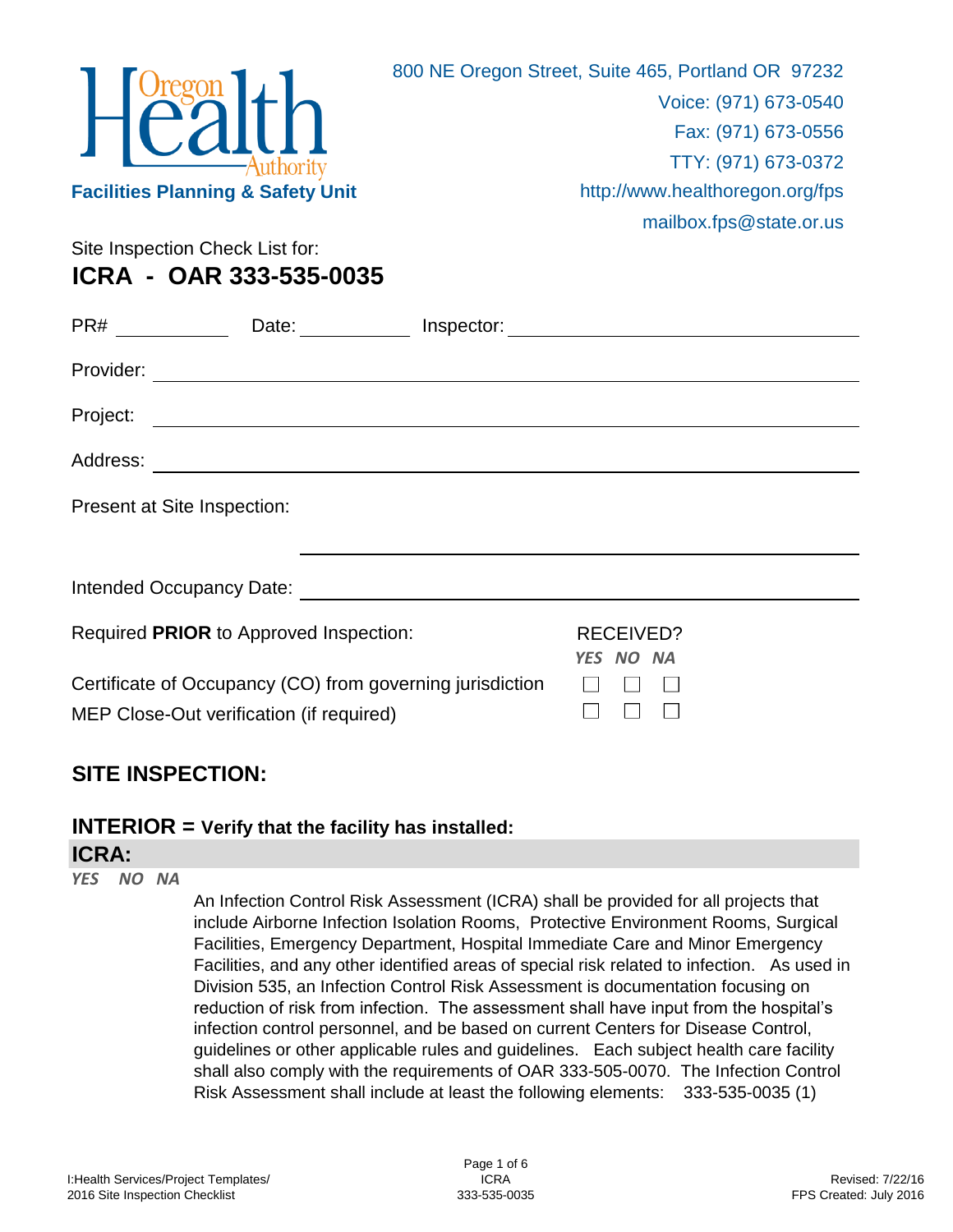|               |        | A statement explaining the needs and risks of the patient population to be served that<br>includes: 333-535-0035 (1)(a)                                                                                                                                         |
|---------------|--------|-----------------------------------------------------------------------------------------------------------------------------------------------------------------------------------------------------------------------------------------------------------------|
|               | $\Box$ | The number, location, and type of airborne infection isolation and protective<br>environment rooms. 333-535-0035 $(1)(a)(A)$                                                                                                                                    |
| $\Box$        | $\Box$ | Location(s) of special ventilation and filtration such as emergency department waiting<br>and intake areas. 333-535-0035 (1)(a)(B)                                                                                                                              |
| $\mathcal{L}$ | ⊔      | Air-handling and ventilation needs in surgical services, airborne infection isolation and<br>protective environment rooms, laboratories, local exhaust systems for hazardous<br>agents and other special areas.<br>$333 - 535 - 0035$ (1)(a)(C)                 |
|               |        | Statement regarding infection control risk mitigation recommendation including:<br>333-535-0035 (1)(b)                                                                                                                                                          |
|               | $\Box$ | Patient placement and relocation 333-535-0035 (1)(b)(A)                                                                                                                                                                                                         |
|               |        | Standards for barriers and other protective measures required to protect adjacent<br>areas and susceptible patients from air-borne contaminants.<br>333-535-0035 (1)(b)(B)                                                                                      |
|               | $\Box$ | Temporary provisions or phasing for construction or modification of heating, ventilating,<br>air conditioning, and water supply systems.<br>333-535-0035 (1)(b)(C)                                                                                              |
|               | ⊔      | Measures to be taken to train hospital staff, visitors, and construction personnel.<br>333-535-0035 (1)(b)(D)                                                                                                                                                   |
|               |        | Management of potentially infectious patients that includes:<br>$333 - 535 - 0035(1)(c)$                                                                                                                                                                        |
|               |        | Location of patients by susceptibility to infection and definition of risks to each.<br>333-535-0035 (1)(c)(A)                                                                                                                                                  |
|               |        | Infection control risk mitigation recommendations that describe the specific methods by<br>which transmission of air and water borne biological contaminants will be avoided<br>during the course of the construction projects.<br>$333 - 535 - 0035$ (1)(c)(B) |
|               |        | Infection control risks during construction and plan for containment that includes:<br>333-535-0035 (1)(d)                                                                                                                                                      |
|               | $\sim$ | The impact of disrupting essential services to patients and employees.<br>333-535-0035 (1)(d)(A)                                                                                                                                                                |
|               |        | Location of known hazards<br>$333 - 535 - 0035$ (1)(d)(B)                                                                                                                                                                                                       |
|               |        | Determination of the specific hazards and protection levels for each.<br>$333 - 535 - 0035$ (1)(d)(C)                                                                                                                                                           |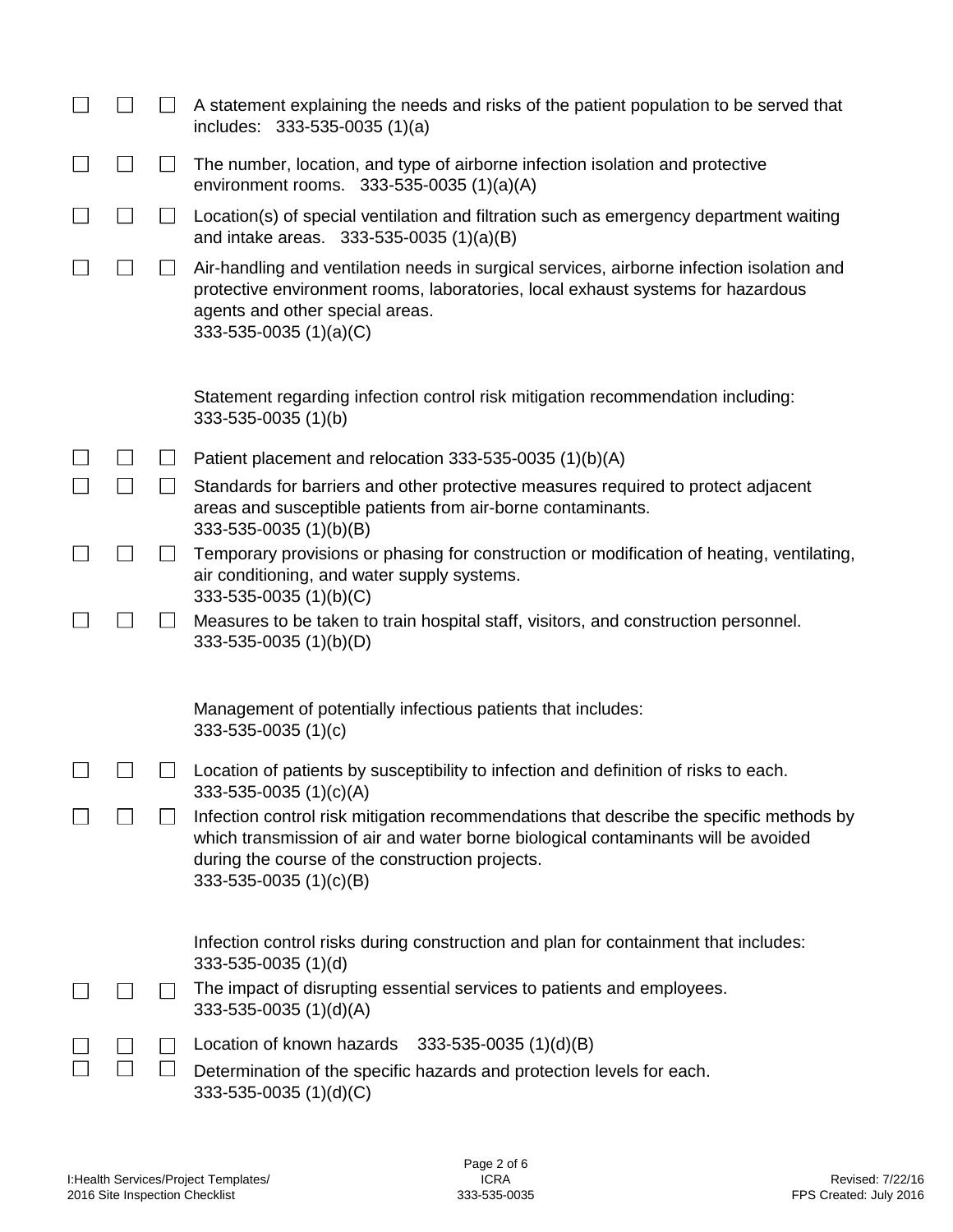| $\mathbf{1}$ $\mathbf{1}$ $\mathbf{1}$ | $\Box$ $\Box$ | Assessment of external as well as internal construction activities.                                                                                                      |
|----------------------------------------|---------------|--------------------------------------------------------------------------------------------------------------------------------------------------------------------------|
|                                        |               | $333 - 535 - 0035$ (1)(d)(D)                                                                                                                                             |
|                                        | 11 17 F       | Impact of potential outages or emergencies and protection of patients during planned<br>or unplanned outages, movement of debris, traffic flow, cleanup, and testing and |
|                                        |               | certification. $333-535-0035(1)(d)(E)$                                                                                                                                   |

# **AIRBORNE INFECTION ISOLATION ROOM(s):**

| <b>YES</b>               |                | NO NA        | Airborne Infection Isolation Rooms are single occupancy patient care rooms where<br>environmental factors are controlled in an effort to minimize the transmission of those<br>infectious agents usually spread from person to person by droplet nuclei associated<br>with coughing and inhalation. Airborne Infection Isolation Room requirements shall be<br>predicted on the Infection Control Risk Assessment (IRCA) and the needs of specific<br>community and patient populations served, and shall include the following:<br>333-535-<br>0035(2) |
|--------------------------|----------------|--------------|---------------------------------------------------------------------------------------------------------------------------------------------------------------------------------------------------------------------------------------------------------------------------------------------------------------------------------------------------------------------------------------------------------------------------------------------------------------------------------------------------------------------------------------------------------|
|                          |                |              | Each facility shall have at least one Airborne Infection Isolation Room. These rooms<br>may be located: 333-535-0035 (2)(a)                                                                                                                                                                                                                                                                                                                                                                                                                             |
| $\overline{\phantom{a}}$ |                | $\perp$      | Within individual patient care units and used for normal acute care when not required<br>for isolation cases                                                                                                                                                                                                                                                                                                                                                                                                                                            |
|                          | $\mathsf{L}$   | ⊔            | Or they may be grouped as a separate isolation unit.                                                                                                                                                                                                                                                                                                                                                                                                                                                                                                    |
|                          |                | $\Box$       | The number of Airborne Infection Isolation Rooms for individual patient units shall be<br>increased based upon an ICRA or by a multidisciplinary group designated for that<br>purpose.                                                                                                                                                                                                                                                                                                                                                                  |
|                          |                |              | Each room shall comply with the ventilation requirements of 333-535-0300.                                                                                                                                                                                                                                                                                                                                                                                                                                                                               |
|                          | $\blacksquare$ |              | Each room shall contain only one bed and shall comply with the requirements of OAR<br>333-535-0025                                                                                                                                                                                                                                                                                                                                                                                                                                                      |
|                          |                |              | OAR 333-535-0025 REQUIREMENTS:                                                                                                                                                                                                                                                                                                                                                                                                                                                                                                                          |
|                          |                |              | For new construction, patient rooms shall have a minimum of 100 SF of clear floor<br>area per bed in multiple bedrooms and 120 SF of clear floor area in single patient<br>rooms, exclusive of toilet rooms, closets, lockers, wardrobes, alcoves, or vestibules.<br>333-535-0025 (1)(b)                                                                                                                                                                                                                                                                |
|                          |                |              | The dimensions and arrangements of rooms shall be such that there is a minimum<br>clearance of 3 feet around the perimeter of the bed and any wall or any other fixed<br>333-535-0025 (1)(b)<br>obstruction.                                                                                                                                                                                                                                                                                                                                            |
|                          |                |              | Windows:                                                                                                                                                                                                                                                                                                                                                                                                                                                                                                                                                |
|                          |                | $\mathbf{L}$ | A minimum window area of 16SF shall be provided for each patient room.                                                                                                                                                                                                                                                                                                                                                                                                                                                                                  |
|                          |                |              | 333-535-0025 $(1)(c)(B)$                                                                                                                                                                                                                                                                                                                                                                                                                                                                                                                                |
|                          |                |              | The maximum sill height shall be 3 feet above the finished floor.<br>333-535-0025 (1)(c)(B)                                                                                                                                                                                                                                                                                                                                                                                                                                                             |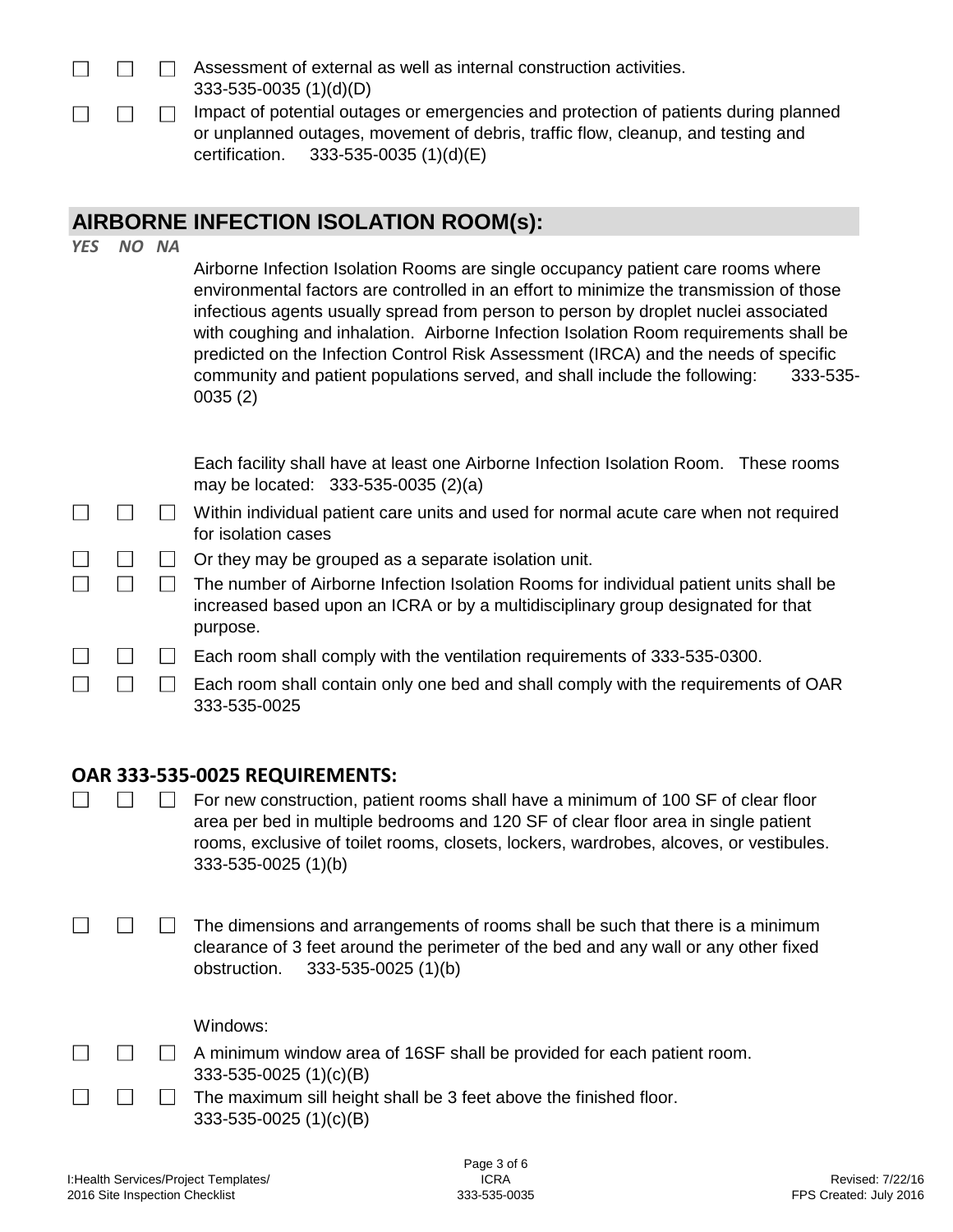|  |                                   | A minimum of 8 SF of window shall be viewable by the patient from the bed. Walls<br>and other non-moveable items shall not block the view of the window.<br>333-535-0025 (1)(c)(B)                                                                                            |
|--|-----------------------------------|-------------------------------------------------------------------------------------------------------------------------------------------------------------------------------------------------------------------------------------------------------------------------------|
|  |                                   | Operable windows are not required in patient rooms. If operable windows are<br>provided, operable sections shall be designed to inhibit possible escape or suicide<br>attempts. 333-535-0025 (1)(c)(A)                                                                        |
|  |                                   | Windows located in outside walls shall be 20 feet or more from another building or<br>opposite wall and 10 feet or more from the property line except when the window faces<br>on a street or public right of way of greater then 20 feet in width.<br>333-535-0025 (1)(c)(C) |
|  |                                   | For renovation projects where the exterior wall is being retained, windows shall be<br>permitted to vary from the requirements of this subsection if approved by the Division.<br>333-535-0025 (1)(c)(D)                                                                      |
|  |                                   | Each patient shall have a separate wardrobe, locker, or closet suitable for hanging full-<br>length garments and for storing personal effects within the room.<br>333-535-0025 (1)(f)                                                                                         |
|  |                                   | Visual privacy from casual observation by other patients and visitors shall be provided<br>for each patient. The design for privacy shall not restrict patient access to the<br>entrance, hand-washing station, toilet, or nurse call system.<br>$333 - 535 - 0025$ (1)(g)    |
|  |                                   | Each Airborne Infection Isolation Room shall have an area for hand-washing, gowning,<br>and storage of clean and soiled materials located directly outside or immediately inside<br>the entry door to the room.<br>333-535-0035 (2)(b)                                        |
|  |                                   | A separate toilet, bathtub (or shower,) and hand-washing station shall be required for<br>each Airborne Infection Isolation Room and shall be accessible without having to enter<br>the corridor. $333-535-0035(2)(e)$                                                        |
|  |                                   | Hand washing stations shall comply with the requirement of OAR 333-535-0260.<br>333-535-0025 (1)(d)                                                                                                                                                                           |
|  | $\mathsf{L}$<br>$\Box$<br>$\perp$ | A hand wash station shall included: 333-535-0260 (1)<br>Hand wash sink<br>Hot & Cold water supply<br>Faucet that facilitates easy on and off mixing capabilities without use of hands.<br>Single use towel dispenser<br>Soap Dispensers                                       |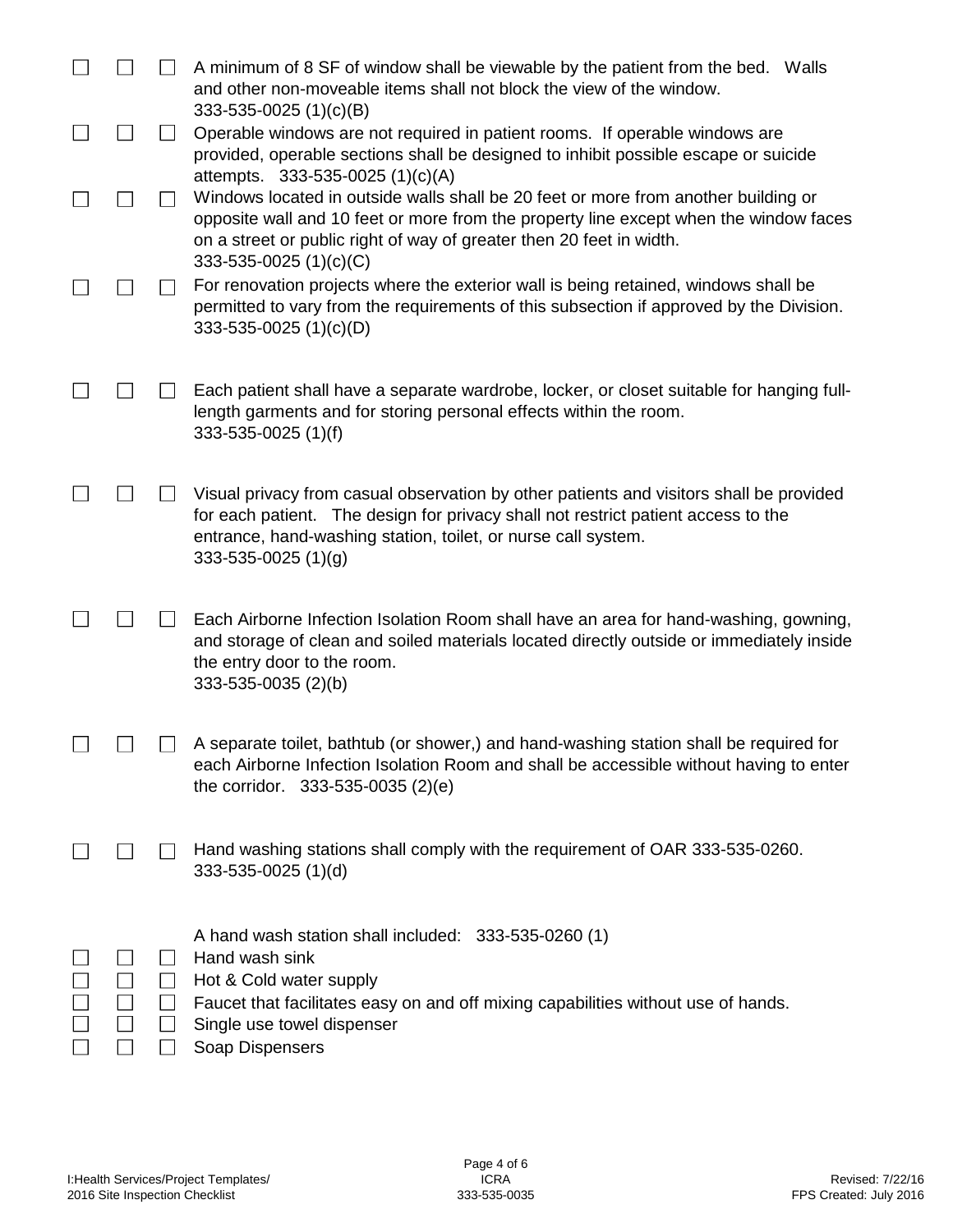|            |     |                           | Airborne Infection Isolation Room perimeter walls, ceilings, and floors, including<br>penetrations, shall be sealed tightly so that air does not infiltrate the environment from<br>the outside or from other spaces.<br>$333 - 535 - 0035$ (2)(c)                                                                                                                                                                                                                                                                                                                                                                                                                                                             |
|------------|-----|---------------------------|----------------------------------------------------------------------------------------------------------------------------------------------------------------------------------------------------------------------------------------------------------------------------------------------------------------------------------------------------------------------------------------------------------------------------------------------------------------------------------------------------------------------------------------------------------------------------------------------------------------------------------------------------------------------------------------------------------------|
|            |     |                           | Each Airborne Infection Isolation Room shall have a self-closing device on all room exit<br>doors, or doors shall be signed "Door shall be closed at all times"<br>333-535-0035 (2)(d)                                                                                                                                                                                                                                                                                                                                                                                                                                                                                                                         |
|            |     |                           | Each Airborne Infection Isolation Room shall have a permanently installed visual<br>mechanism to constantly monitor the pressure status of the room when occupied by a<br>patient with airborne infectious disease. The mechanism shall continuously monitor<br>the direct of the airflow.<br>333-535-0035 (2)(f)                                                                                                                                                                                                                                                                                                                                                                                              |
|            |     |                           | <b>PROTECTIVE ENVIRONMENT ROOM(S):</b>                                                                                                                                                                                                                                                                                                                                                                                                                                                                                                                                                                                                                                                                         |
| <b>YES</b> | NO. | <b>NA</b><br>$\mathsf{L}$ | Protective Environment Rooms are patient care rooms where severely immune-<br>suppressed patients are cared for (e.g. bone marrow transplant units.) Protective<br>Environment Rooms shall meet all rules for Airborne Infection Rooms shall meet all<br>rules for Airborne Infection Isolation Rooms as required by subsection (2)-(a) through<br>(f) of this rule but shall provide positive are pressure relative to adjoining spaces, with<br>all supply air passing through filters in compliance with OAR 333-535-0300. When<br>determined necessary by an ICRA, special design considerations and air ventilation to<br>ensure the protection of patients shall be required. The appropriate number and |
|            |     |                           | location of Protective Environment Rooms shall be determined by the ICRA. 333-535-<br>0035(3)                                                                                                                                                                                                                                                                                                                                                                                                                                                                                                                                                                                                                  |

 $\Box$ Each Protective Environment Room shall contain only one bed.  $\Box$ 333-535-0035 (3)

## **SURGICAL, ED, IMMEDIATE CARE, MINOR EMERGENCY FACILITIES:**

*YES NO NA*  $\Box$ 

 $\Box$ 

 $\Box$ 

 $\Box$ Requirements shall be predicated on the ICRA in addition to the rules applicable to each type of area. 333-535-0035 (4)

### **INFECTIOUS WASTE:**

*YES NO NA*

 $\Box$ Soiled utility or soiled holding room(s) shall include segregated infectious waste storage and recycle storage if part of hospital operations unless a separate designated room for waste storage is provided 333-535-0035(5)(a)